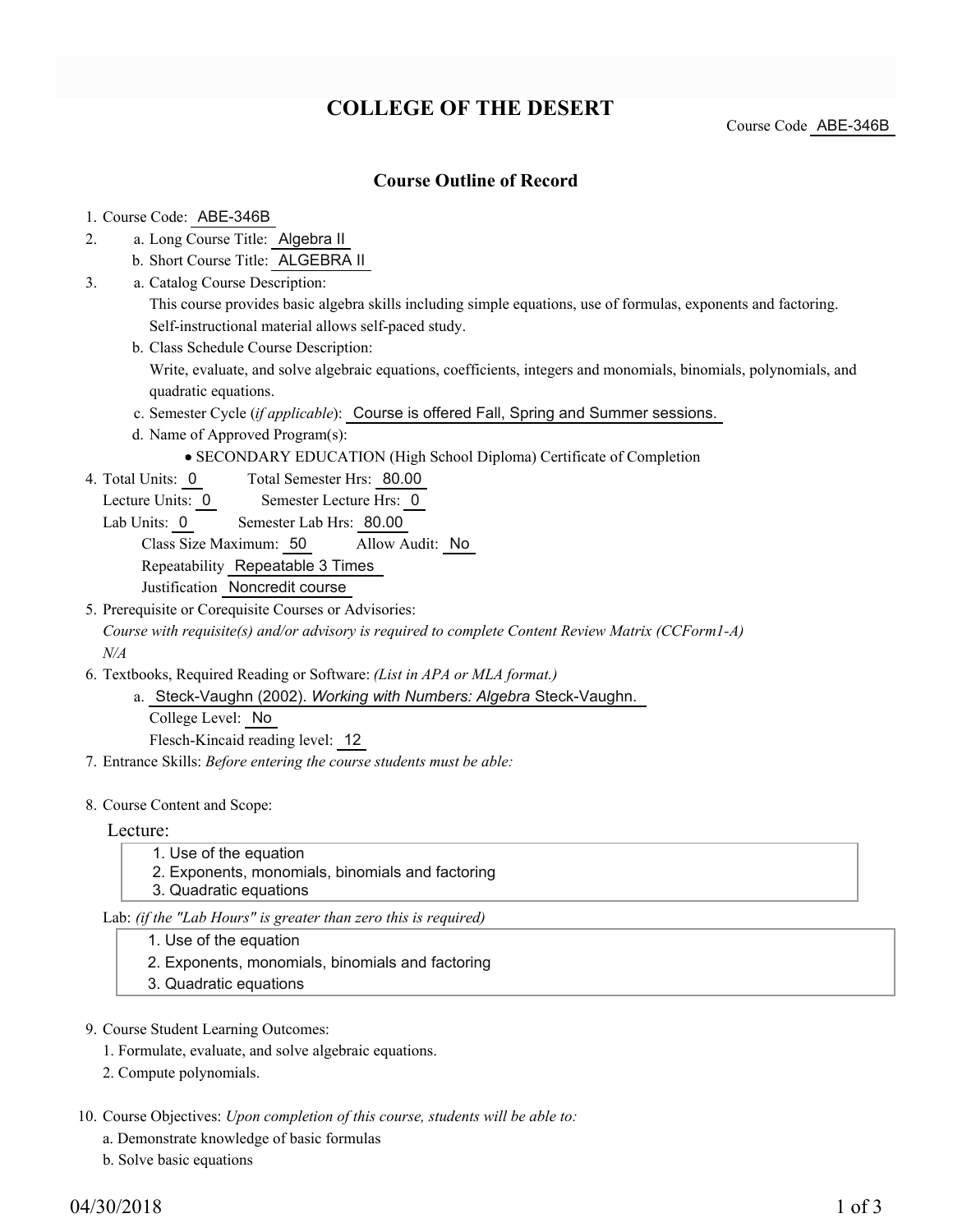### ABE 346B-Algebra II

- c. Demonstrate use of monomials, binomials, exponents and factoring
- d. Solve quadratic equations
- 11. Methods of Instruction: *(Integration: Elements should validate parallel course outline elements)* 
	- a. Individualized Study
	- b. Laboratory
	- c. Lecture

Other Methods:

a. Each student will work in his assigned workbook at an assigned time with supervision or study independently with assistance if necessary. b. Each student is required to complete all assigned workbook exercises tests.

- 12. Assignments: (List samples of specific activities/assignments students are expected to complete both in and outside of class.) In Class Hours: 90.00
	- Outside Class Hours: 0

-

.

a. In-class Assignments

The student will check workbook for accuracy with an answer key and work with instructor(s)

- b. Out-of-class Assignments
- 13. Methods of Evaluating Student Progress: The student will demonstrate proficiency by:
	- Self-paced testing
	- Other
	- a. Computation b. Passing score of 80% or better
- 14. Methods of Evaluating: Additional Assessment Information:
- 15. Need/Purpose/Rationale -- All courses must meet one or more CCC missions.
	- PO-BS Independent Study Skills

Recognize that the responsibility for learning and growth is their own.

IO - Personal and Professional Development Self-evaluate knowledge, skills, and abilities.

16. Comparable Transfer Course

| <b>University System</b> | Campus | <b>Course Number</b> | Course Title | <b>Catalog Year</b> |
|--------------------------|--------|----------------------|--------------|---------------------|
|                          |        |                      |              |                     |

17. Special Materials and/or Equipment Required of Students:

**Calculator** 

Required Material? 18. Materials Fees:

### **Material or Item Cost Per Unit Total Cost**

19. Provide Reasons for the Substantial Modifications or New Course:

due for review

- a. Cross-Listed Course *(Enter Course Code)*: *N/A* b. Replacement Course *(Enter original Course Code)*: *N/A* 20.
- 21. Grading Method *(choose one)*: Pass/No Pass Only